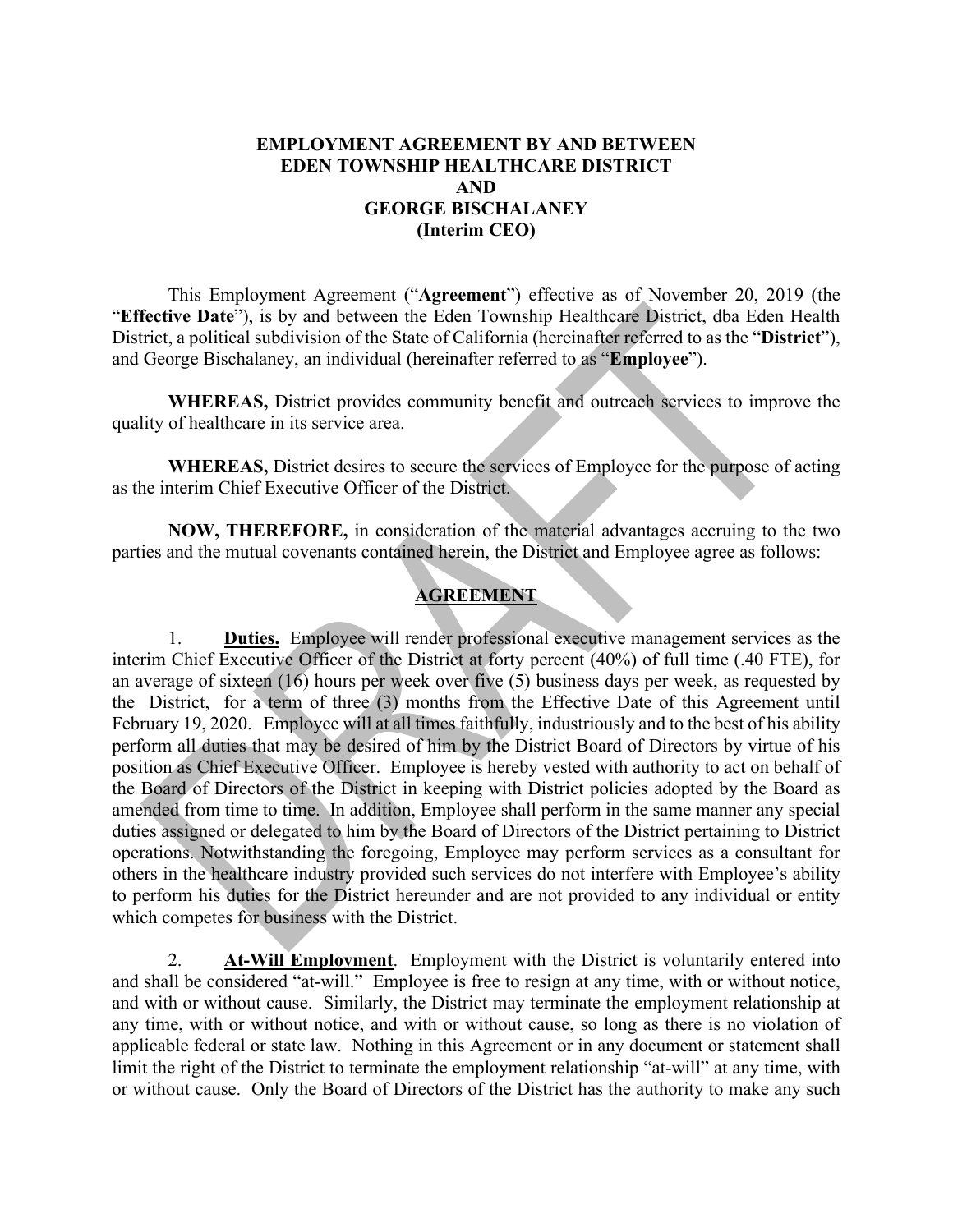agreement altering the "at-will" nature of this Agreement, and then only in writing.

# 3. **Compensation**

(a) Base Salary. In consideration for his services as Chief Executive Officer, the District agreesto pay Employee the sum of *Seventeen Thousand Three Hundred and Thirty-Three Dollars and Thirty-Three Cents (\$17,333.33) per month* ("**Base Salary**") pro-rated for partial months. Base Salary shall be payable semi-monthly throughout the term of the contract in accordance with the normal payroll practices of the District.

# 4. **Fringe Benefits**

(a) **Vacation.** There will be no paid vacation.

(b) **Holidays and Other Time Off**. Employee shall be entitled to sick leave, holidays (ten (10) recognized holidays), jury duty and bereavement leave in accordance with District policy.

(c) **Health Benefits**. There will be no Health or Retirement Benefits

(d) **Expenses.** During the term of this Agreement, District will reimburse Employee for Employee's reasonable out-of-pocket expenses incurred in connection with District's business, including travel expenses, food, and lodging while away from the District offices. This shall include, but not be limited to, Employee's attendance at ACHD and other associations deemed useful to the performance by Employee of his job duties. Expenses shall be reviewed and approved by the Board Chair, or a board member designated by the Chair.

5. **Entire Agreement**. This Agreement constitutes the entire agreement between the parties and contains all of the agreements between them with respect to the subject matter hereof. It also supersedes any and all other agreements or contracts, either oral or written, between the parties with respect to the subject matter hereof.

6. **Amendments**. Except as otherwise specifically provided, the terms and conditions of this contract can be amended at any time by mutual agreement of the parties, provided that before any amendment shall be valid or effective, it shall have been reduced to writing, approved by the District, and signed by the Chair of the Board and Employee.

7. **Severability**. The invalidity or unenforceability of any particular provision of this contract shall not affect its other provisions, and this contract shall be construed in all respects as if such invalid or unenforceable provisions have been omitted.

8. **Attorneys' Fees**. If any legal action, including without limitation arbitration or action for declaratory relief, is brought to enforce the provisions of this Agreement, the prevailing party shall be entitled to recover reasonable attorneys' fees from the other party. These fees, which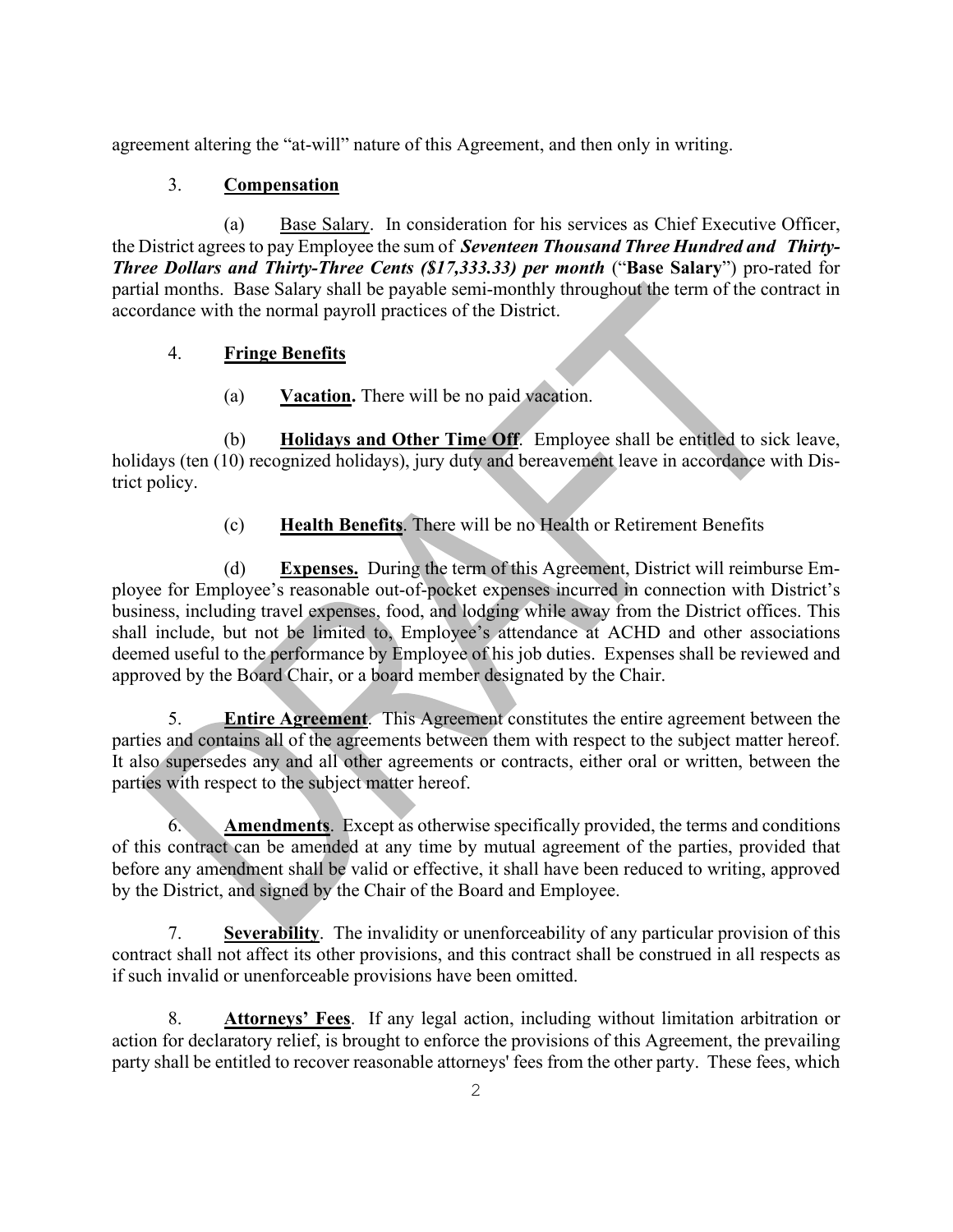may be set by the court in the same action or in a separate action brought for that purpose, are in addition to any other relief to which the prevailing party may be entitled. This provision applies to this entire Agreement.

9. **Notice**. All notices and other communications under this Agreement must be in writing and must be given by personal delivery, facsimile, electronic mail, or first class mail, certified or registered with return receipt requested, and will be deemed to have been duly given upon receipt if personally delivered, three (3) days after mailing, if mailed, or twelve (12) hours after transmission, if delivered by facsimile or electronic mail, to the respective persons named below:

If to District:

Eden Township Healthcare District, dba Eden Health District 20400 Lake Chabot Road, Suite 303 Castro Valley, California 94546 Attention: Chair, Board of Directors

If to Employee:

George Bischalaney

 $\mathcal{L}$  and  $\mathcal{L}$  and  $\mathcal{L}$  $\mathcal{L}$ 

Any party may change such party's address for notices by notice duly given pursuant to this Section.

10. **Governing Law**. This Agreement shall be construed and enforced under and in accordance with the laws of the State of California with venue in Alameda County.

11. **Confidentiality**. Because of Employee's employment by District, Employee will have access to trade secrets and confidential information about District, its products, its customers, and its methods of doing business (the "Confidential Information "). During and after the termination of Employee's employment by the District, Employee may not directly or indirectly disclose or use any such Confidential Information; provided, that Employee will not incur any liability for disclosure of information which (a) is required in the course of Employee's employment by the District, (b) was permitted in writing by the Board or (c) is within the public domain or comes within the public domain without any breach of this Agreement.

#### [SIGNATURE PAGE TO FOLLOW]